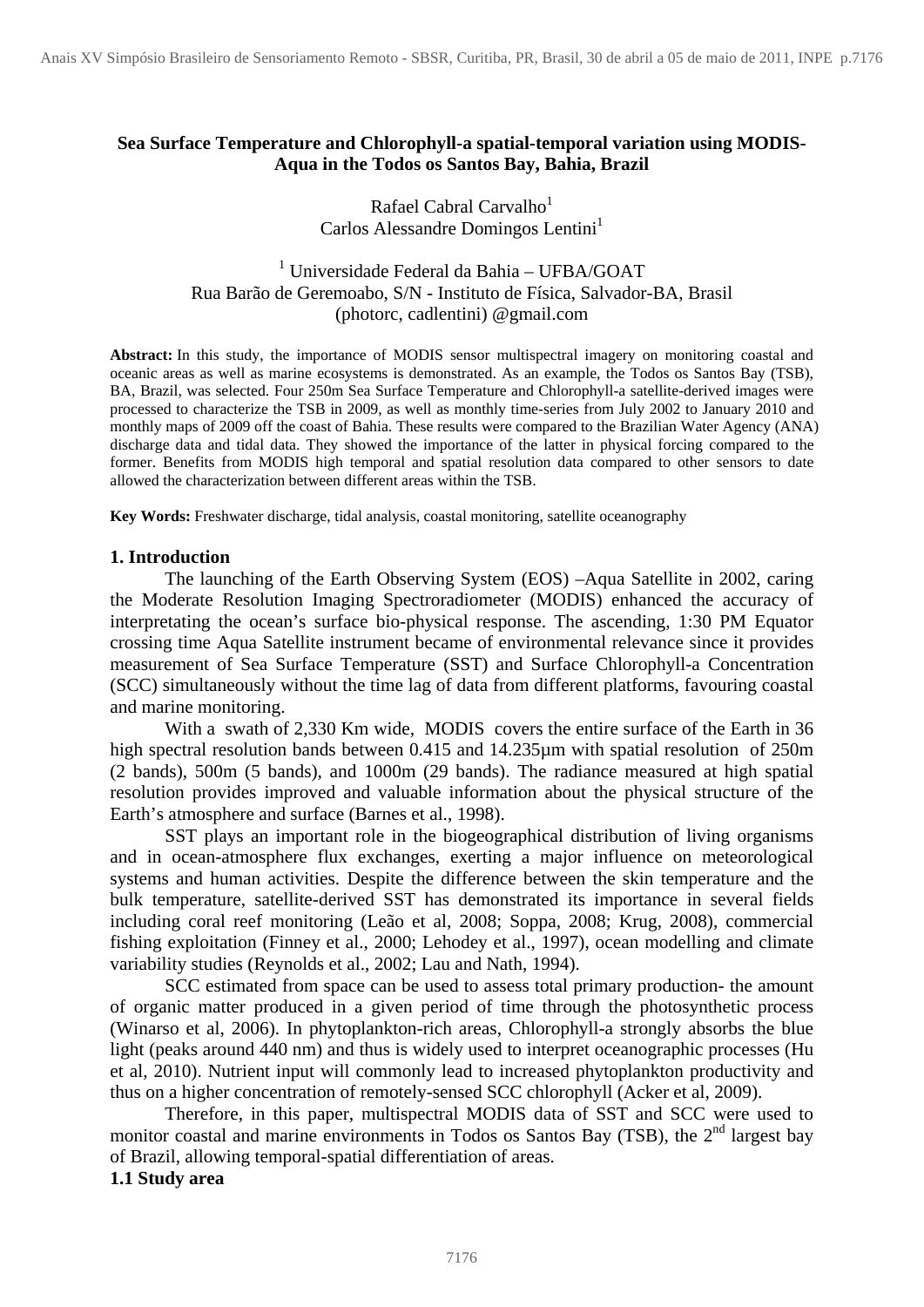The TSB is the largest bay of Brazilian eastern coast  $(1223 \text{km}^2)$  during high tide and 919km<sup>2</sup> during low tide) (Bonfim et al 2003, Carvalho 2003), surrounded by 12 coastal cities and inhabited by around 3 million people (IBGE, 2007).

 It's a geologic structurally controlled tidal bay (Lessa et al, 2000) associated with the Reconcavo sedimentary basin, an assimetric Lower Cretaceous (Medeiros and Pontes, 1981) rift system, delimited by the Salvador and Maragojipe faults (figure 1). Dias (2003) presented the most updated distribution of the surface sedimentary facies for the bay with 11 distincted textural facies in total. Sand facies occur in the Salvador and Itaparica channels. Muddy facies cover the middle-northern part of TSB, and Gravelly facies are found in the Paraguaçú river and as isolated areas along the muddy deposits.

Mangroves cover an area of  $152 \text{ km}^2$ , specially in the vicinities of Jaguaripe, Iguape and S.F.Conde (Carvalho 2003), while coral reefs occur bordering the south-eastern part of Itaparica island, as well as, between Frades island and the city of Salvador.

 TSB has two entrances separated by Itaparica island. The Salvador Channel is the major water exchange body between the bay and the ocean (Lessa et al 2001, Cirano & Lessa 2007), with an average depth of 25m (maximum of 102m), while the shallower Itaparica channel reaches an average depth of only 10m. The average depth inside the bay is between 3m (intertidal areas included) and 6m (if only areas below 0m, in relation to the Navy Authority Datum were used) (Carvalho 2003). The adjacent continental shelf off Salvador is the narrowest of all Brazilian shelves, extending for only 8km (Knoppers 1999).

 The climate around the bay is tropical humid, with annual mean temperature of 25.2ºC. Maximum temperatures occur between January and March, whilst minimum temperatures arrive between July and September. Annual mean precipitation is 2,100mm with the wet season between April and June (>300mm) and the dry season (<150mm) between august and may (INMET, 1992).

 Three main drainage basins and 93 peripheral drainage systems debouch into the bay, providing a mean freshwater discharge of  $111.1 \text{m}^3$ /s after 1985. The Paraguaçu river has the largest drainage basin  $(56,000 \text{km}^2)$  and the highest water discharge with an annual mean of 52.79 $\text{m}^3$ /s, while Jaguaripe River and Subaé River discharge only 14.94 $\text{m}^3$ /s and 4.48 $\text{m}^3$ /s, respectively. The  $29.98m<sup>3</sup>/s$  annual mean discharge left accounts for the peripheral drainage systems (Lima & Lessa 2001).

 TSB is the only bay in Brazil, whose tropical waters penetrate inside. Its well mixed water column with small/little vertical density gradient, due to the small fluvial discharge compared with the volume of it (Lessa et al 2009)

 The currents inside the TSB are clearly tide driven, with semi-diurnal characteristics and range of 2.2m during spring tide (Lessa et al 2001). Tidal range increases up bay by a factor of 1.5 (Cirano & Lessa 2007). Maximum current velocities occur at the two entrances of the bay. In the main channel (Salvador channel) measured maximum superficial currents reached up to 0.89m/s (S) during winter time and 0.12m/s (NNO) during the summer, while in the Itaparica channel, registered values were 0.77m/s (S), during the winter, and 0.1m/s (S), during the summer. In the northern part of the bay, maximum currents of 0.34m/s (SSO) and 0.38m/s (S) occurred during winter and summer, respectively (Xavier 2002; Cirano and Lessa 2007)

 SST increases toward the bay (Lessa et al 2009). CTD profiled in stations #1 to #8 (CRA 2000), in Jan/2000 and May-June/2000 were analysed by Xavier (2002) and Cirano & Lessa (2007), and showed that maximum vertical temperature difference was inferior to 1°C, and maximum surface temperature difference (3.4°C), among all stations, was registered between station #1 (30.5°C) and station #8 (27.1°C) during spring tide in the summer.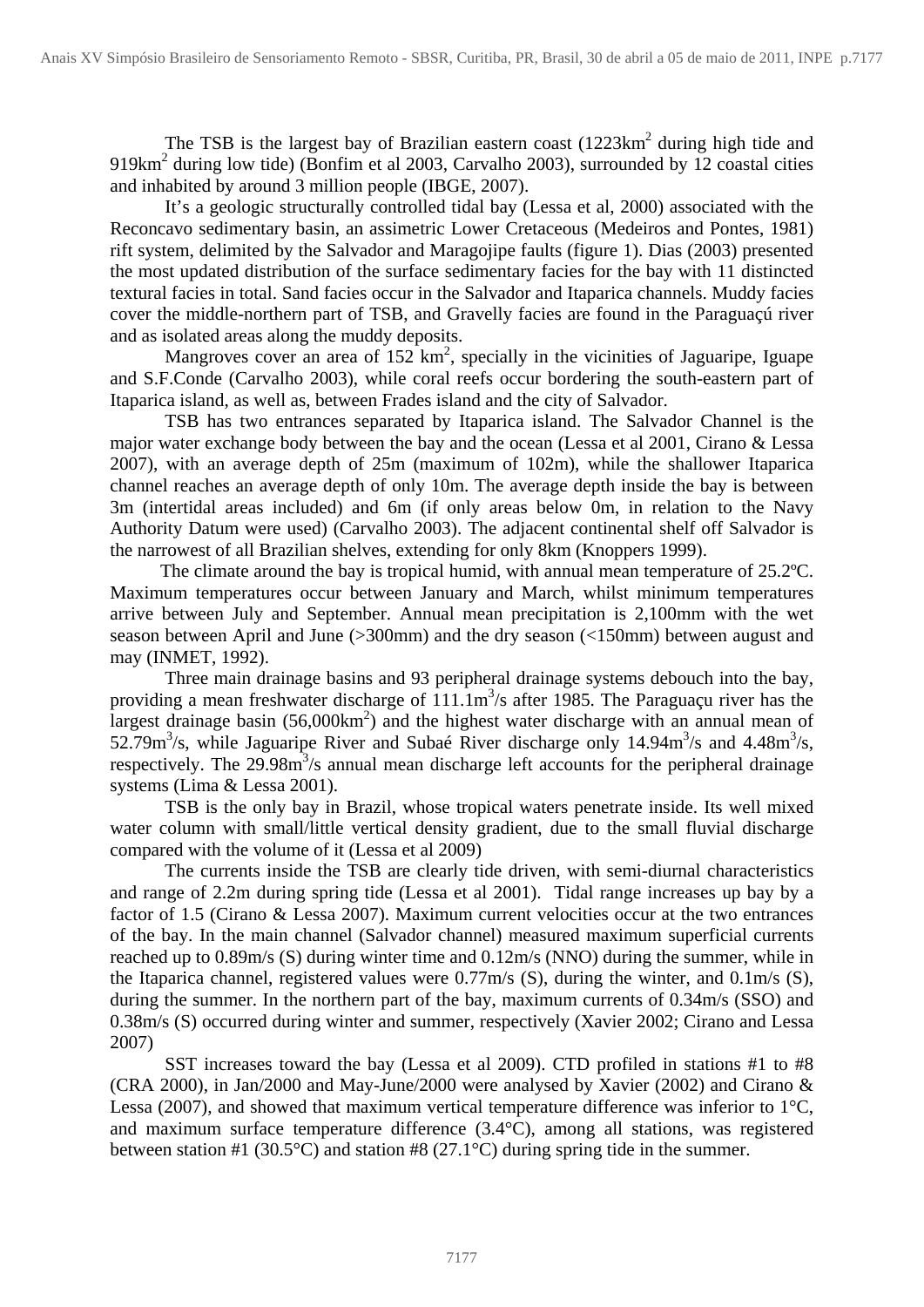

Figure 1- Location map of Todos os Santos Bay and CRA (2000) stations 1-12.

# **2. Methodology**

 Data from 4 different dates (15/01/2009 16:20h, 05/04/2009 16:25h, 12/07/2009 16:10h, 06/11/2009 16:25h GMT) were used to characterize 2009 TSB surface. The data was downloaded from <http://daac.gsfc.nasa.gov/MODIS/>and processed using SEADAS (<http://oceancolor.gsfc.nasa.gov/seadas>).

 9Km MODIS monthly data from July/2002 to January/2010 was generated for the coastal state of Bahia and a TSB area-averaged time series (13.17S-12.58S & 38.92W-38.33W) using the GES-DISC Interactive Online Visualization and ANalysis Infrastructure (GIOVANNI, [http://reason.gsfc.nasa.gov/Giovanni/\)](http://reason.gsfc.nasa.gov/Giovanni/).

 Tidal curve based on harmonic constituents retrieved from FEMAR (2010) and used in PACMaré, were created in order to match the dates of these 4 images.

Brazilian Water Agency (ANA) monitoring stations of Argoim (51350000), in the Paraguaçu watershed, Subaé II (51060100), in the Subaé watershed, and Nazaré (51560000), in the Jaguaripe watershed, provided discharge information for the main freshwater input.

# **3. Results and Discussion**

January,  $15<sup>th</sup>$  image (figure 2) showed SST inside TSB with temperatures around 29.2 $\degree$ C in the central part of the bay, with higher temperatures (30-31.2 $\degree$ C) toward the western part between Paraguaçu channel and SFConde. An abrupt drop in SST can be clearly observed in the Salvador channel. Outside the bay, SST varying between 27°C and 28.2°C were found in the Atlantic coast off Salvador, whereas warmer waters (up to 29.4C) were registered off Itaparica channel. For CRA stations 1-12 values see table 1.

The warmest SST values were observed on April  $0.5<sup>th</sup>$ , with temperatures varying between 28.5°C and 32.5°C inside TSB and cooler waters over the continental shelf and slope. A sudden drop in SST was also observed in the Salvador channel, although it was displaced toward the north.

The July  $7<sup>th</sup>$  image showed the coldest SST presented in all images, with SSTs reaching a maximum of 28.8°C (W) inside TSB. The eastern part of TSB shares SST similarities with the surrounding waters with temperatures between 26 and 27.4°C. Colder SSTs are found over the ebb-tidal delta of Santo Antonio bank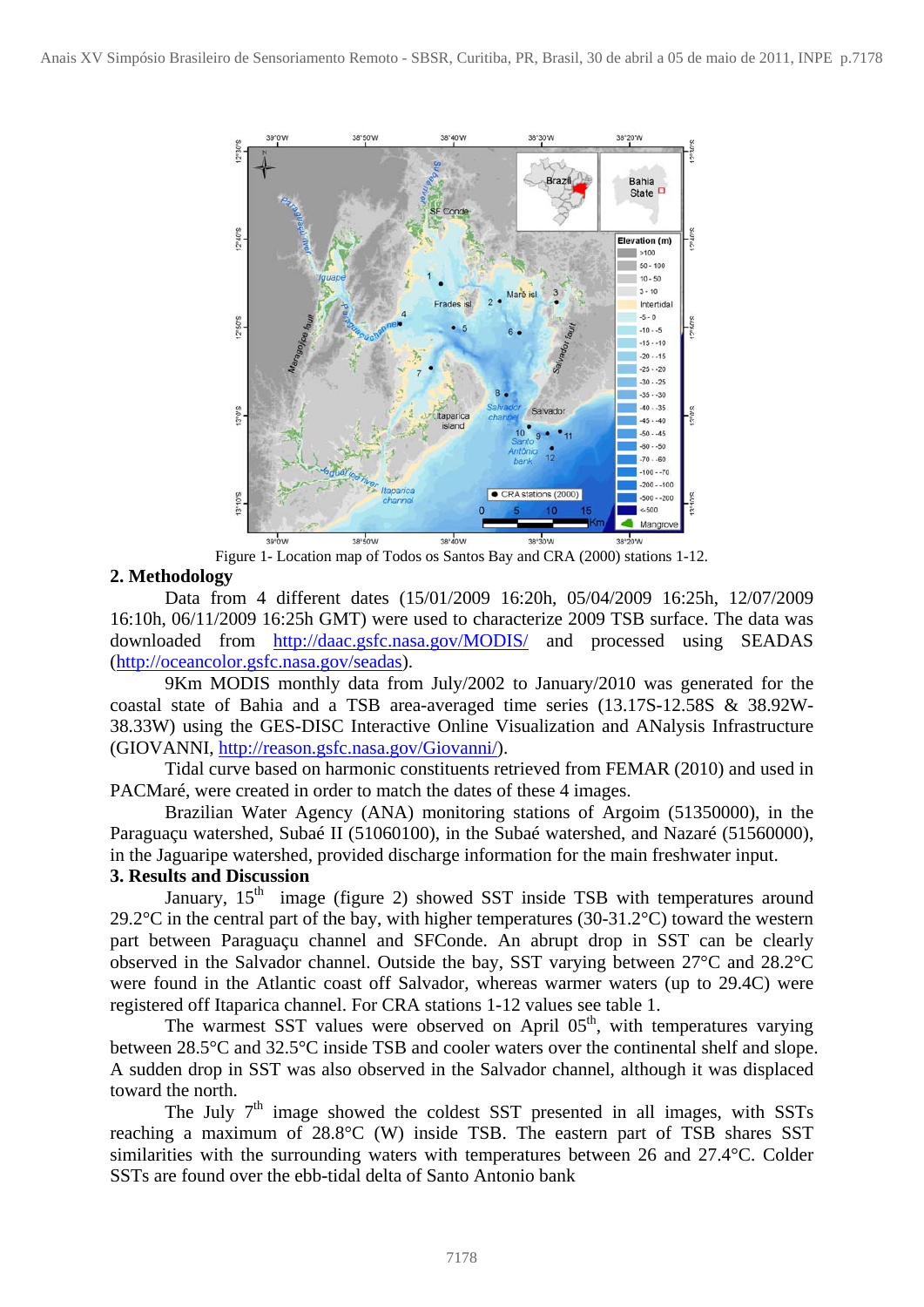The November 6<sup>th</sup> processed image showed an increase SST inside the bay, with the highest temperatures (30.1<sup>°</sup>C) being recorded in the shallow low hydrodynamics waters of the northern and western parts of the bay, while on the eastern part, a gradual drop from 28.3 °C



Figure 2- SST (left) and Chlorophyll-a (right) data processed days 15/01/2009, 05/04/2009, 12/07/2009 and 06/11/2009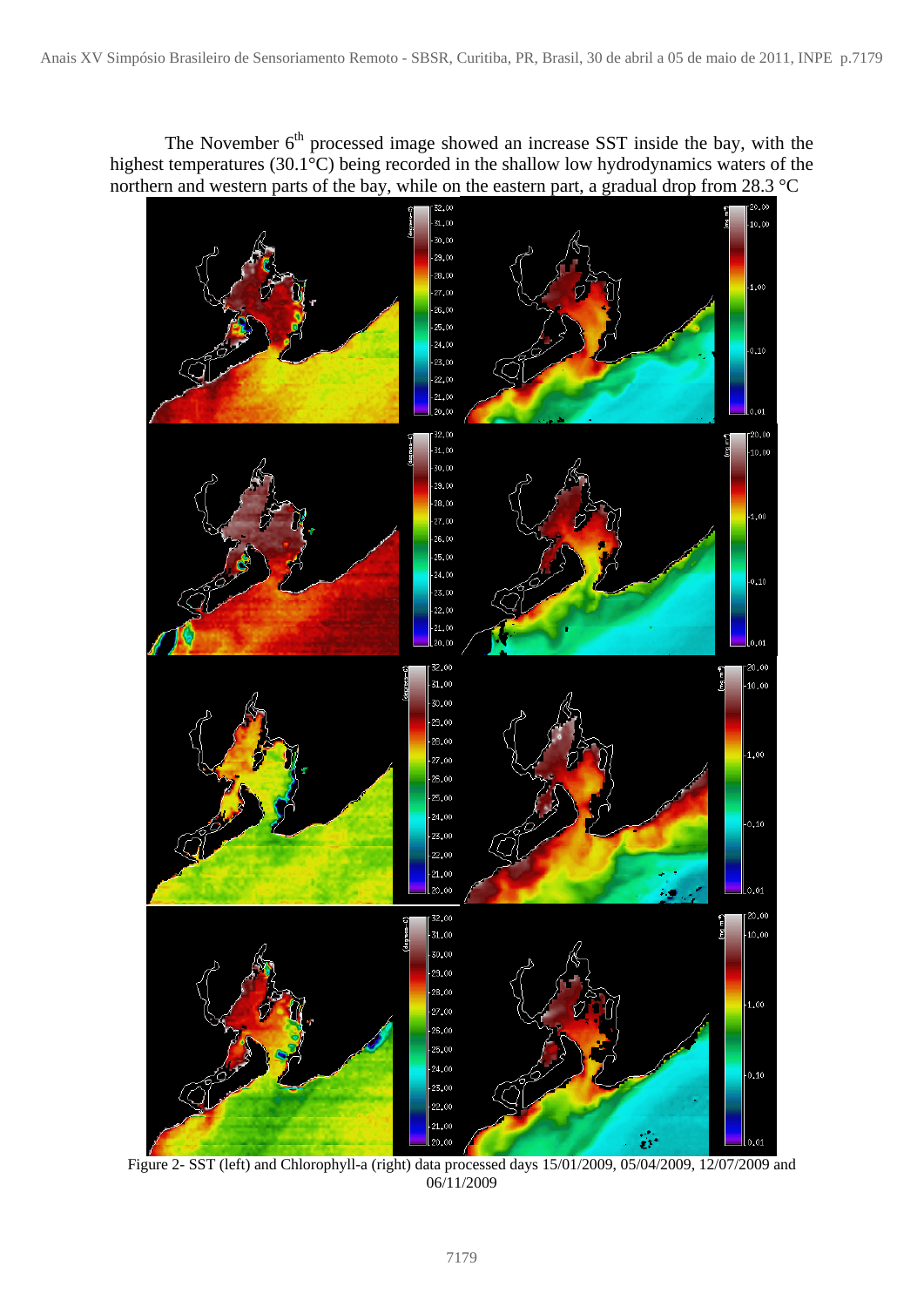to 25.7 °C in temperature happens as latitude decreases towards the open ocean. The Itaparica channel entrance presented SSTs higher (28.7°C) than the surrounding waters (26.5C).

 The spotted Blue-Green areas in all 4 processed images represent cloudy areas and not low temperatures. Therefore, these areas should not be included in our analysis.

 These images are in agreement with monthly data recorded for the coast of Bahia for the year 2009. Figure 3 shows the monthly SST recorded for the 12 months of the year. Notice an increased SST in ocean waters, during March and April, and a decrease in the July-August period. A close look is this dataset at the TSB shows a matching scenario regarding the SST behavior. In the 12 monthly images (Figure 3), SSTs inside TSB gradually increased from January to April, reaching around 30°C, then sharply decreased almost 2°C in May. In July, SST continued to decrease (26-27°C) and in August, reached the lowest SST in 2009. After that, SST increased (reaching 26-27°C) in November and continued to warm till December.



Figure 3- 2009' 12 month SST (°C) retrieved for the coast of Bahia

 Although SSTs show a clear seasonal cycle, if we take into consideration the mean Jul2002-Jan2010 month period (Figure 4) recorded for TSB, 2009 might be considered as a year with warmer SSTs from May to December, with temperatures reaching 0.8°C higher than the expected during the month of august.



Figure 4- SST Jul2002-Jan2010 TSB area-averaged time series

Table 1. SST values retrieved on CRA stations

| <i>MODIS</i> | #1        | #2    | #3 | #4   | #5                                           | #6 | <i>#7</i> | #8 | #9 | #10 #11 #12 |        |
|--------------|-----------|-------|----|------|----------------------------------------------|----|-----------|----|----|-------------|--------|
| 15/01/2009   | 29.6 29.1 |       |    |      | 29,6 30,0 29,1 29,1 27,3 30,6 27,3 27,4      |    |           |    |    |             |        |
| 05/04/2009   | 30,4 30,7 |       |    |      | 30,9 30,1 29,6 30,2 28,8 28,3 28,5 28,1 28,2 |    |           |    |    |             |        |
| 12/07/2009   | 27.6 26.5 |       |    |      | 27,4 28,0 27,2 27,2 26,9 26,2 27,3 26,3      |    |           |    |    |             | - 26.5 |
| 06/11/2009   | 28,8      | -26.9 |    | 29.1 | 28.5 27.0 27.5 27.5 26.3 27.9 26.5 25.9      |    |           |    |    |             |        |

A look into the SCC images catches one attention to the tide regime for the selected images. The Jan  $15<sup>th</sup>$ , Jul  $12<sup>th</sup>$  and Nov 6<sup>th</sup> images were taken close to low tide peak while on Apr  $5<sup>th</sup>$ , the satellite passage happened during high tide as showed below (figure 5).

The January  $15<sup>th</sup>$  image (figure 2) showed SCC inside TSB reaching 5.9 mg.m<sup>-3</sup> in the western part and between  $1.3 \text{ mg.m}^3$  and  $1.8 \text{ mg.m}^3$  in the central. Both Salvador and Itaparica channels registered SCC values superior to 1 mg.m-3 and this concentration could be seen 20km away from their bay entrances, as a result of the flood stream caused by the low tide scenario.

On April  $5<sup>th</sup>$  the incoming tide kept the rich nutrient waters of inner TSB away from the oligothophic waters of the open Atlantic. SCC values superior to 1 mg.m<sup>-3</sup> were only seen close to the Itaparica channel entrance and 20 km up to the Salvador channel. The N-S gradient registered in the main channel varied from  $3.\overline{3}$  mg.m<sup>-3</sup> to  $0.5$  mg.m<sup>-3</sup>. SCC reached 5.3 mg.m<sup>-3</sup> close to S.F.Conde and 2 mg.m<sup>-3</sup> in the central area.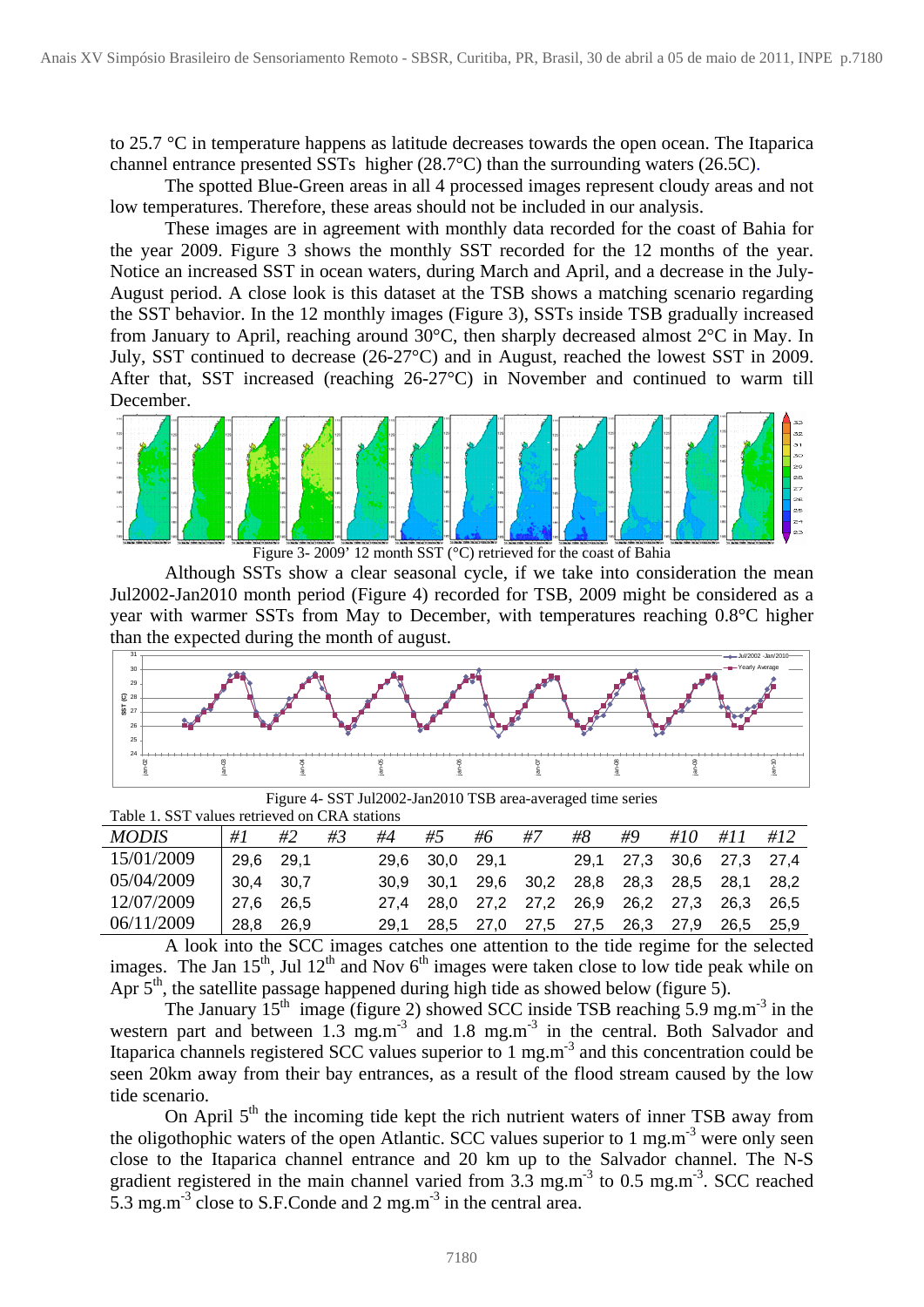

Figure 5- Local time image acquisition (13:10h to 13:25h).

On July  $7<sup>th</sup>$ , the highest SCC of all images was observed, with values above 1 mg.m<sup>-3</sup> seen for more than 30km off the Salvador channel and off Itaparica channel. Partially explained by the elevated Jaguaripe river discharge during June-July months of 2009 (figure 6). SCC reached a value superior to 5 mg.m<sup>-3</sup> in all northwest, with peaks above 12 m.  $gm<sup>-3</sup>$  in several locations. For the central part of the bay, concentration varied between 1.5 mg.m<sup>-3</sup> and  $2.5$  mg.m<sup>-3</sup>.



Figure 6- 2009 river discharges into TSB

On November,  $6<sup>th</sup>$ , SCC remained high inside the TSB, especially between the Frades island and the northernmost point of Itaparica island. Concentration values for the western corner were superior to  $4$ mgm<sup>-3</sup>, reaching the highest values recorded for all CRA stations in  $#4$  (15.7 mg.m<sup>-3</sup>) at the entrance of the Paraguaçu channel. This high value might be a result of the high discharge rates of the Paraguaçu river during the months of October and November/2009, as showed on figure 6. The central part of the bay registered a maximum concentration of  $1.9 \text{ mg.m}^{-3}$ .

 Monthly SCC data recorded for the coast of Bahia for the year 2009 shows high concentration values between April and July, with peak concentration in the month of June (figure 7). For the TSB selected area, SCC reached its minimum in October/2009 and maximum in June/2009. Still in June 2009, SCC reached the  $3<sup>rd</sup>$  highest concentration value since July/2002 (figure 8).



Figure 7- 2009' 12 month SCC (mg.m<sup>-3</sup>) retrieved for the coast of Bahia

Although SST images do not show a visible surface gradient between coastal and offshore waters, the same cannot be said of the SCC images. It is surprising how the Brazil Current innermost branch and its interaction with coastal waters can be observed over this narrow shelf. This onshore limit is well marked by low SCC due to the Brazil Current's oligothropic waters.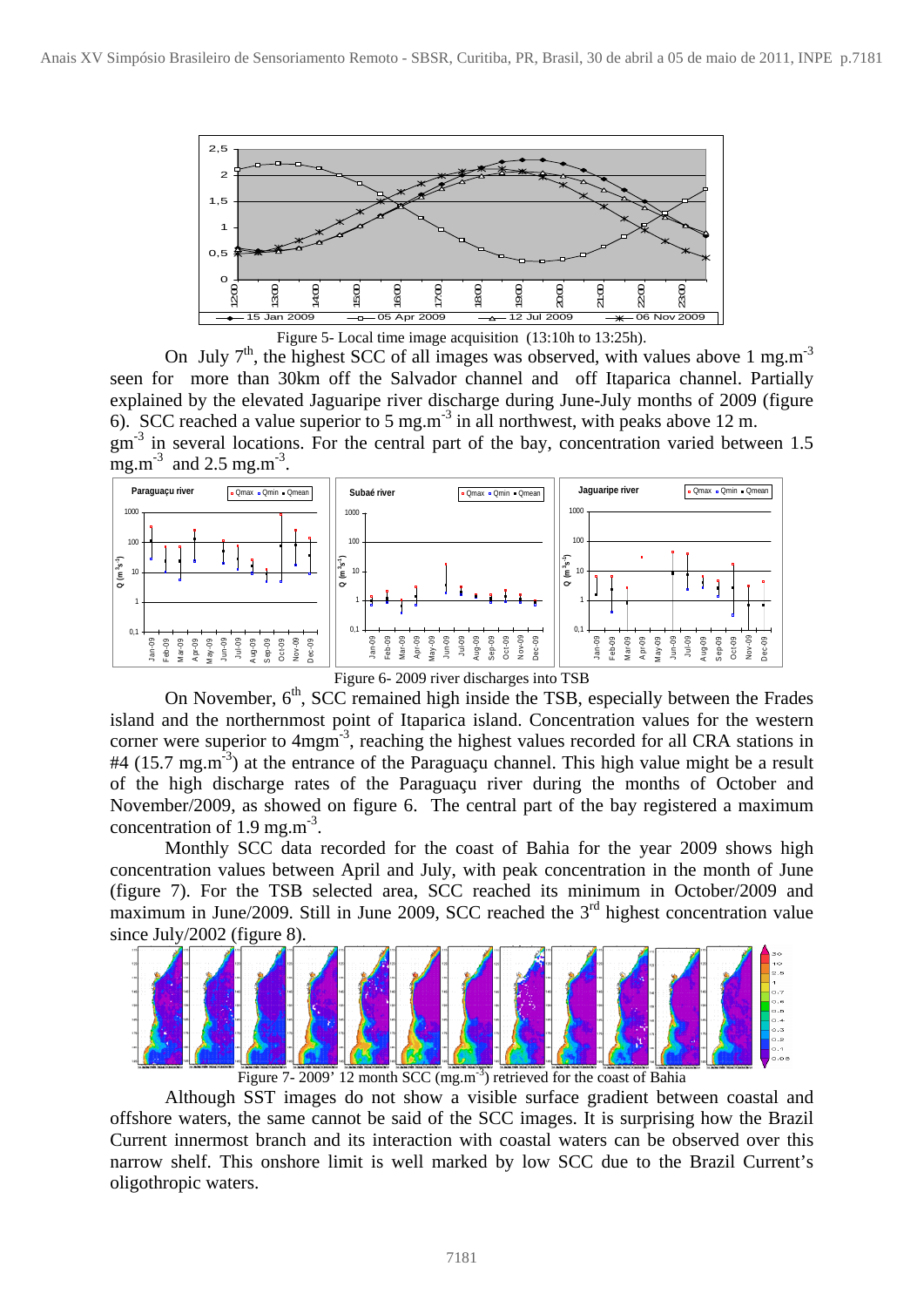

Figure 8- SCC Jul2002-Jan2010 TSB area-averaged time series

Table 2. SCC values retrieved on CRA stations

| <b>MODIS</b> | $\#I$ | #2  | #3 | #4   | #5            | #6     | #7  | #8  | #9  | #10              | #11 | #12 |
|--------------|-------|-----|----|------|---------------|--------|-----|-----|-----|------------------|-----|-----|
| 15/01/2009   | 3.9   | 2.4 |    | 7.3  | 3.6           | $-1,6$ |     | 1.4 | 1,4 | 7.7              | 0.5 | 0,3 |
| 05/04/2009   | 4.0   | 2,6 |    | 4.3  | $2.5^{\circ}$ | 2,3    | 3,4 | 0,9 | 0.5 | 1.1              | 0.3 | 0,2 |
| 12/07/2009   | 6.1   | 2.4 |    | 6.0  | 3.1           | 1,5    | 3.8 | 1,7 | 1,3 | 1.9 <sup>°</sup> | 1.7 | 1.1 |
| 06/11/2009   | 4.3   |     |    | 15.7 | 3.2           |        |     |     |     | 3.2 <sub>2</sub> | 1,3 | 0.4 |

### **4. Conclusion**

SST in the TSB reaches its maximum peak in March and minimum peak in August, while SCC lowest (highest) observed values take place in October (June). In 2009, SST increased until April and then, decreased its surface temperature, reaching its minimum in August. SCC behaved exactly as expected with a low peak in October and a high peak in June.

 Confined waters of TSB's northwestern part reached surface temperatures above 32°C in April  $5<sup>th</sup>$  and chlorophyll concentrations of 12 mg.m<sup>-3</sup> in July 12<sup>th</sup>. In the eastern part, colder waters occur and the SCC variability depends much more on the tidal penetration than on the freshwater input.

MODIS images, benefited from its high temporal resolution, has proven to be of importance in coastal, estuarine and ocean monitoring. Its high spatial resolution (up to 250m) allows the monitoring of physiographies off the Brazilian coastline, without the need of using multiple orbital platforms, costly data and delayed access to data. These particular characterists are crucial when dealing with spatially separated stations (hundreds of meters apart). Clouds and radiometric processing issues are still a big problem when dealing with MODIS data though.

#### **5. References**

Acker, J.G; McMahon, E; Shen, S.; Hearty, T.; Casey, N. Time-series analysis of remotely-sensed Seawifs Chlorophyll in river-influenced coastal regions. EARSel eProceedings 8, 2, p.114-139, 2009.

Bonfim, C.S.; Carvalho, R.C.; Lessa, G.C. Distribuição dos manguezais na Baia de Todos os Santos e seu impacto no balanço hídrico. In: Congresso sobre planejamento e gestão da zona costeira dos paises de expressão portuguesa, 9. Recife/PE, 2003.

Carvalho, R.C. Avaliação da adequabilidade da Baía de Todos os Santos para implantação de recifes artificiais – Exemplo de utilização de sistema de informação geográfica. Graduate thesis. UFBA. 39p. 2004

CRA – Centro de Recursos Ambientais. Saneamento ambiental da Baía de Todos os Santos. Modelamento e avaliação ambiental. Desenvolvimento de modelos computacionais de circulação hidrodinâmica, de transporte de contaminantes e de qualidade de água da BTS, e elaboração do seu diagnóstico. Relatório dos estudos básicos. Technical Report RT-257-03-GR-002-RF, 288p, 2000.

Cirano, M.; Lessa, G.C. Oceanographic characteristics of Baía de Todos os Santos, Brazil. Part I: circulation and seasonal variations described from *in situ* data. Revista Brasileira de Geofísica, v. 25, n. 4, p. 363-387, 2007.